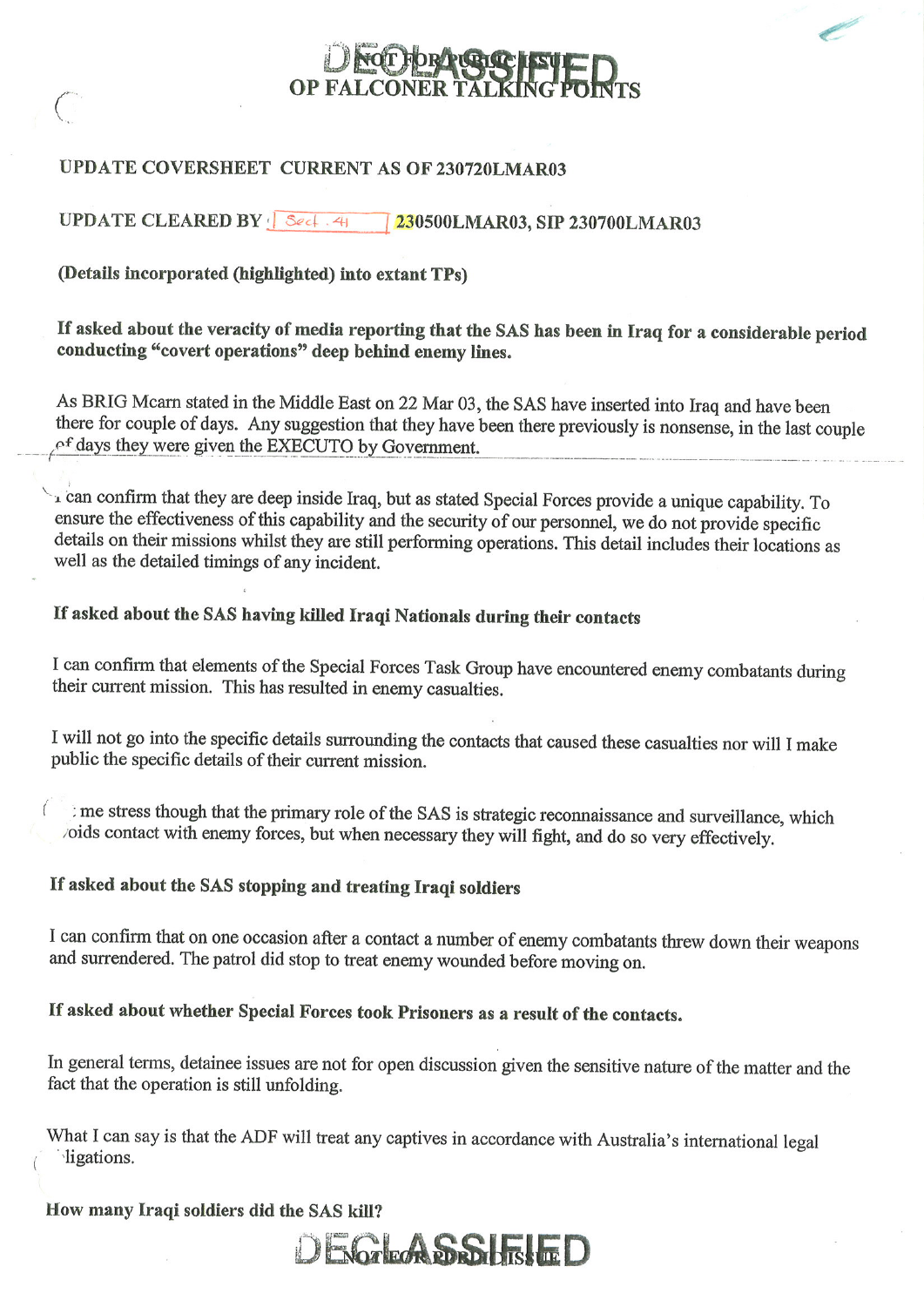It is important to note that numbers killed in any engagement is not an accurate way to assess the success of an operation. Instead it is important to focus on the intention and the results of a mission.

Although our personnel do conduct battle damage assessments we do not look to produce a body count. Estimates of numbers killed are based on many factors including battle damage assessments and eyewitness reports from the troops on the ground.

Australian forces do what is required to complete their mission, in accordance with their rules of engagement.

Will RAAF Hornets become more involved in strike operations now that the first air to ground mission has been completed?

To protect the security of our people and to protect the outcome of their missions, we will not speculate on  $\int$  future operations.

What I can say is that the *F*/A-18s will be open to tasking from the coalition and will perform these tasks in accordance with Australian Rules of Engagement and under Australian National Command.

Can you define the "target of opportunity" that was attacked by the  $F/A-18$ , and confirm it was destroyed?

We cannot specify this target. As the CDF said, "a target of opportunity is a fleeting target which may include a military leader to a mobile missile battery". Targets selected by Australian forces will be analysed and approved through an Australian oversight and approval process.

As the CDF also said, "this target of opportunity passed all the (legal) tests and then it was engaged but I won't specify what it (the target) was".

ustralian fighters have reportedly been subject to AAA attacks - has any battle damage been sustained?

(

Australian aircraft and Australian personnel are safe and sound. Of course, we will not provide any information that specifies our capability. An adversary could use those details against us. This includes any battle damage to our aircraft,

In a major incident we would provide information to the media as it became available, provided it did not jeopardise the safety of our personnel.

How long can Australia's C-130 Hercules aircraft carry on their rate of effort, given they are reported to have carried more than  $1,000,000$  pounds of equipment so far, or about  $16\%$  of the total airlift within the Coalition?

le ADF only accepts tasking that is suited to its capability. That our C130 aircraft have undertaken this ate of effort proves the quality of our training and the capability that we provide to the coalition.

## **SOFFORE CHARLES DE**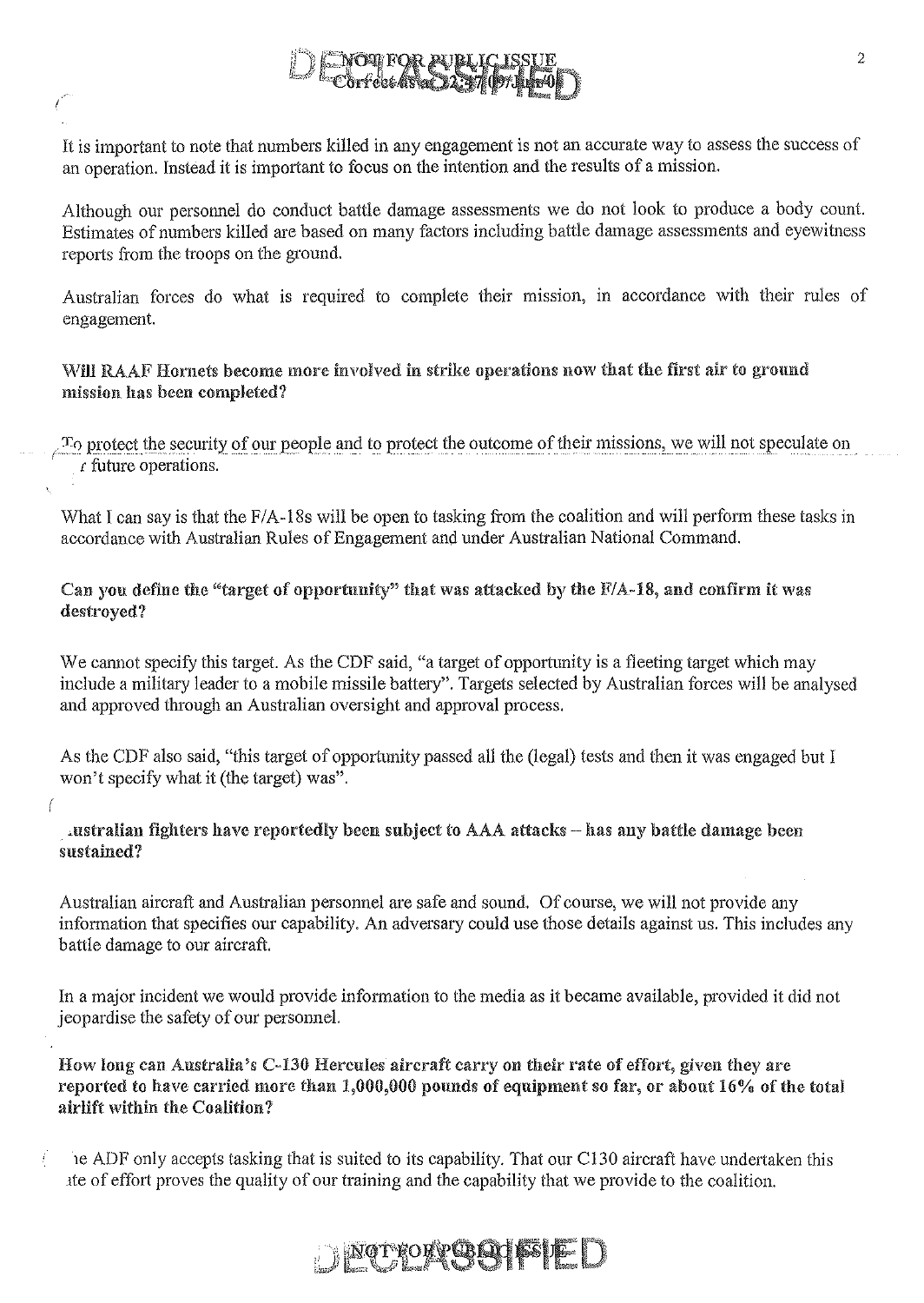

 $\nu$ o the P3-Cs provide an "eye in the sky" capability that helps direct the MIF ships towards illegal vessels and the like?

The P3-Cs undertake maritime patrol operations in the Persian Gulf. Part of this tasking would include observing the Gulf and reporting any vessels of interest. This is normal maritime patrol tasking. It is similar to the border patrol operations that our P3-Cs undertake north of Australia.

When will the P3-C contingent return?

(

ŧ

The length of the commitment is a decision for the Government.

Following the success with the provision of Naval Gunfire Support during the British beach landing, can we expect morc operations of this type by the RAN ships?

. clr ships in the Persian Gulf remain ready to undertake tasks appropriate to their capabilities. There is no  $\phi$  oint speculating on what these tasks may be.

#### How will HMAS Kanimbla deal with the 50-plus PWs, especially if more PWs are taken?

It is understood that HMAS Kanimbla will pass these PWs to a more suitable location. This will occur in a way that protects their safety, and which ensures they are held in accordance with the normal procedures for holdingPW.

Given the number of boardings accomplished by RAN personnel in the Persian Gulf, is it fair to assume that female members will take part in a boarding operation similar to the one that netted the anti-shipping mines?

There are many female members that are onboard our ships in the Persian Gulf and they are able to dertake any number of duties. You may remember that last week, Today Tonight featured a story on a r" ~male boarding party commander who was well trained and equipped to undertake her duties as required. The main point is that our people are well trained and equipped and capable of undertaking their duties regardless of their gender.

#### What can you tell us about the death of an Australian Journalist?

There have been reports have been received that an Australian journalist has been killed by a car bomb in Northern Iraq: details are being confirmed. However, we offer our sympathies to the family and friends of the journalist.

Further questions on the incident should be directed to DFAT.

However, Australians in Iraq should heed the travel advice issued by the Department of Foreign Affairs and Trade: namely, that Australians should not visit Iraq, and that Australians in Iraq should ave immediately by road, if feasible (air services have ceased).

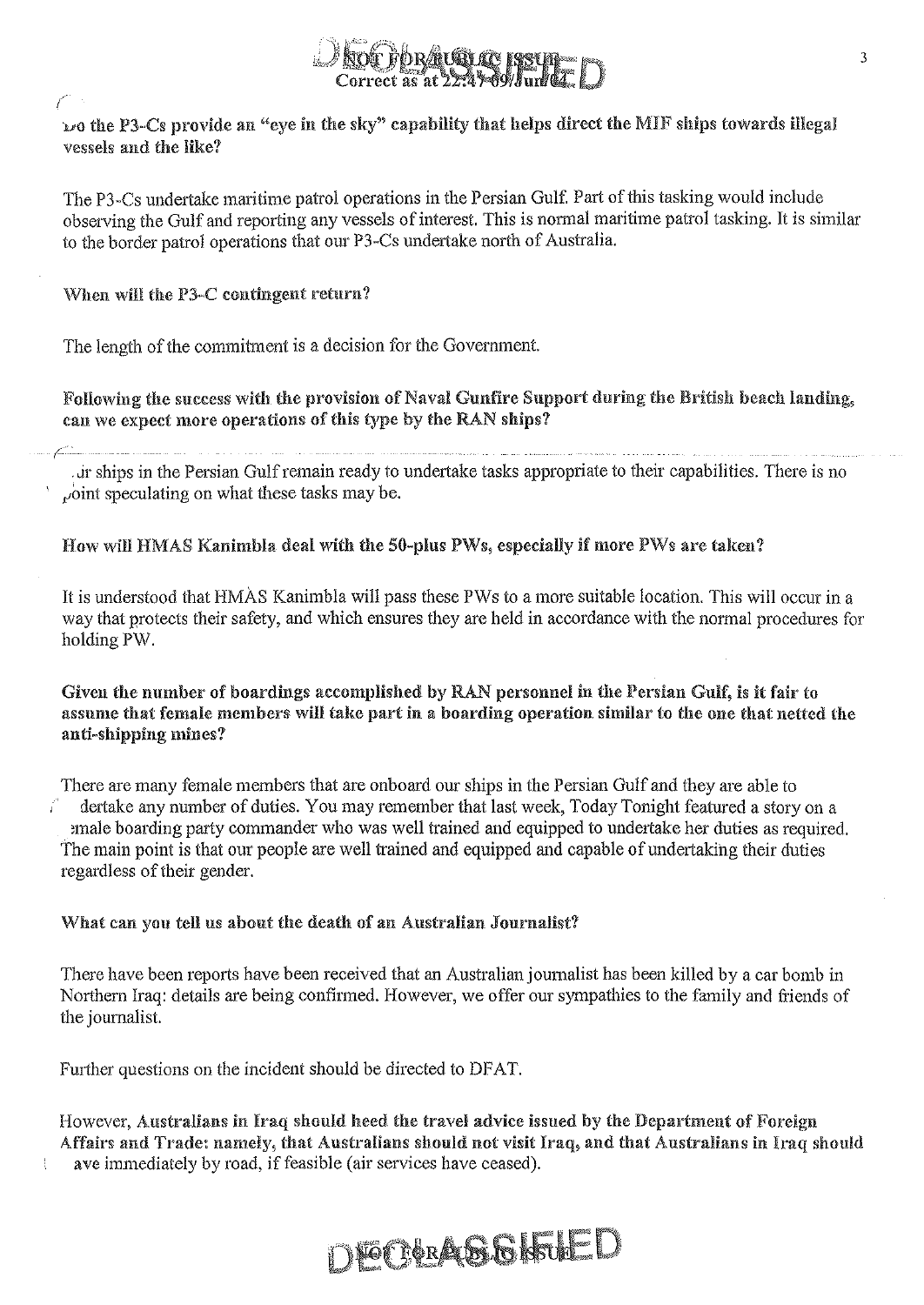

 $\ell$  As part of the package of service conditions for personnel deployed on Operation Falconer, Defence may in some circumstances assist family members to relocate to be with extended family for support during the deployment.

#### PRISONERS OF WAR/DETAINEES (removed 'not going to speculate from these TPs as ADF personnel have held PW)

- The ADF will treat all captives humanely and will comply with the laws of armed conflict to which Australia is bound.
- In general tenns, detainee issues are not for open discussion given the operational and other sensitive matters involved
- I ~. The ADF has mechanisms in place to ensure that incidents involving captives are managed<br>appropriately. Instructions have been issued through the chain of command. Australia's legal Instructions have been issued through the chain of command. Australia's legal obligations have been duly considered and are reflected in the measures adopted by the ADF. Advice from the Attorney General's Department has been obtained on these issues.
- During their operations in Iraq, Australian forces will comply with the laws of armed conflict by which Australia is bound. This will impact directly on the treatment of any captives taken by Australian forces.
- The hand over of captives to a Coalition partner may be one option that is appropriate in a given situation.
- Whatever a captive's legal status, and whether or not the Geneva Conventions or any other conventions are specifically applicable to them, the ADF will treat all captives humanely. Issues of status, rather than treatment, are longer-term matters that may prove complex.

ADF members on the ground in the Middle East clearly understand their obligations.

#### COMMAND AND CONTROL

ý.

Ť

 $\mathcal{L}$ 

- Australia will independently and comprehensively detennine what operations, if any, Defence Force personnel will conduct against Iraq.
- Whilst the US will be leading the coalition force of the willing no ADF elements will undertake, nor can they be made to undertake, any tasks without the approval of the Australian National Commander (ANC) BRIG McNarn. As the ANC, BRIG McNarn has the authority to determine what activities if any Australian personnel may and may not undertake. In making such determinations BRIG McNarn takes into account the requirements of the Australian govemment. Such requirements include the mandatory adherence to Australian rules of engagement and the need to act in Australia's interest.
	- Obviously, as a member of a coalition operation situations may arise where it is appropriate for some ADF elements to participate in specific operations under the control of a coalition member. Equally,